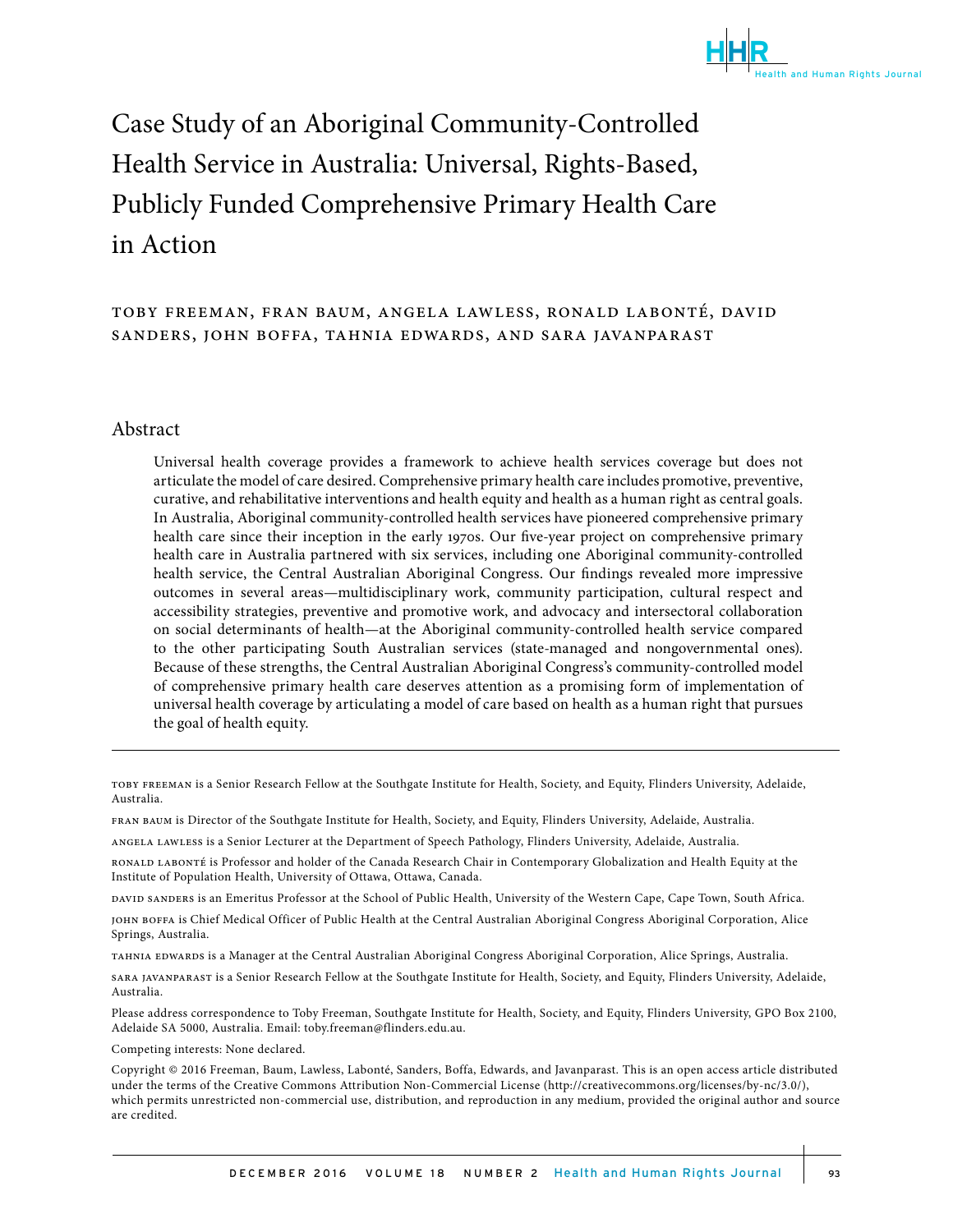# Introduction

Universal health coverage (UHC) is "access to key promotive, preventive, curative and rehabilitative health interventions for all at an affordable cost."<sup>1</sup> UHC is seen as critical to the health and well-being of populations, and a contributor to reducing poverty.2 Achieving UHC is one of the Sustainable Development Goals in the 2030 Agenda for Sustainable Development.3 However, UHC is but one part of the conception of health as a human right, which also strives for equity in the social determinants of health and in health outcomes.4 Depending on how UHC is pursued, it can either support health as a human right or undermine it.<sup>5</sup> There is a risk that a focus on UHC could emphasize access to health care over other measures to equitably improve health—for example, the remainder of measures needed to realize health as a human right.<sup>6</sup> There is also debate over whether UHC should strive for universal health *care*, which would require realized access to health services, or universal health *coverage*, which focuses on the necessary, but not sufficient, affordability element of access.<sup>7</sup>

The definition of UHC leaves open to interpretation exactly what model would realize equitable access.8 In addition, UHC focuses predominantly on access to primary medical care and does not distinguish between modes of financing or delivery (e.g., whether publicly or privately financed), which could lead to profit-taking by private insurers or providers, representing opportunity costs to UHC systems.9

In the 1978 Alma-Ata Declaration, the World Health Organization detailed a comprehensive approach to health system development.<sup>10</sup> The declaration calls for the integration of promotive, preventive, curative, and rehabilitative activities; a holistic and rights-based approach to health; community participation in health care; universal accessibility; and intersectoral action on the social determinants of health. This was swiftly challenged by a selective, technical approach to primary health care (PHC) targeting the prevention of key diseases.11 As a result of this resistance, and despite the World Health Organization's renewed call for a more comprehensive PHC vision, comprehensive PHC implementation internationally has been patchy, with few strong national programs.<sup>12</sup> Ronald Labonté et al. argue that with the focus in international dialogue shifting to issues of financing and UHC, articulating the necessity of comprehensive PHC is as important as ever.<sup>13</sup> While not explicitly named, strong PHC is essential to achieving many of the Sustainable Development Goals.14 A publicly funded comprehensive PHC approach to UHC would promote health, prevent ill health, allow affordable curative and rehabilitative interventions, and emphasize health as a human right.

In Australia, Medicare is the primary vehicle for UHC. Introduced in 1975 (as Medibank) by the Labor government of the time, Medicare allows citizens and permanent residents to access primary medical care through fee-for-service private general practitioners at little or no cost. Medicare includes preventive medicine (within a biomedical framework), but little that could be classified as promotive services. General practitioners are free to charge a higher fee than Medicare will reimburse, in which case the patient pays out of pocket for any fee gap. The pharmaceutical benefits scheme also subsidizes medications, improving affordability. As in other countries, recent austerity and negative perceptions of health care costs have brought UHC under threat.<sup>15</sup> Since 2013, the conservative government has sought to increase primary medical care user fees and public health care costs, and remove subsidies from services such as pathology, threatening the affordability and accessibility of PHC. Fear of the government privatizing Medicare was a key theme in the 2016 election, which was seen to contribute to the government's greatly reduced majority and highlights Australian public support for the universality of Medicare.<sup>16</sup>

In Australia, in 2011 there were 669,900 Aboriginal and Torres Strait Islander people, comprising 3% of the population.<sup>17</sup> In the Northern Territory, where this case study is situated, the proportion is much higher, at 30%.<sup>18</sup> Aboriginal and Torres Strait Islander people are more likely to live outside major city areas (65% versus 29% of non-Indigenous people), with 44% living in regional areas and over 20% living in remote or very remote areas.<sup>19</sup>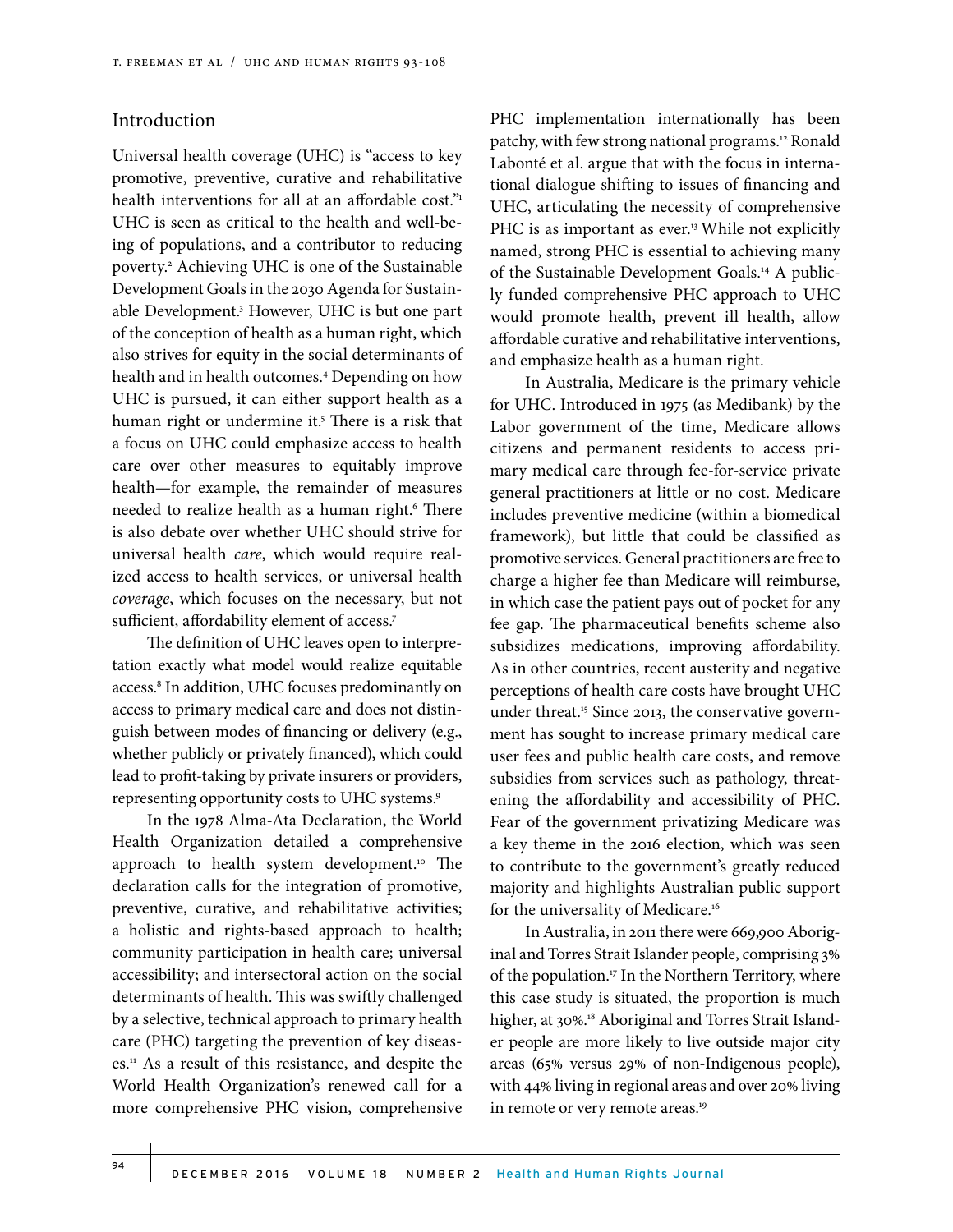Australia lags behind other colonial nations in achieving Indigenous health equity.<sup>20</sup> Aboriginal and Torres Strait Islander peoples experience inequities in health (with a life expectancy 10.6 and 9.5 years lower than non-Indigenous males and females, respectively), and in social determinants, including employment (65% employment versus 79% for non-Indigenous Australians), income (2.5 times more likely to be in the lowest income bracket), and increased rates of incarceration (comprising over 25% of prisoners).<sup>21</sup> Racism and other intersecting forms of discrimination continue to be reported in health services, with up to 42% of Aboriginal and Torres Strait Islander peoples reporting racism in health services.<sup>22</sup> Regular experience of racism in other daily life also has significant detrimental effects on health.<sup>23</sup>

Aboriginal community-controlled health services pioneered comprehensive PHC in Australia, predating the World Health Organization's Alma-Ata Declaration. First established in the 1970s as a response to poor access to services and discriminatory practices in mainstream health care, these services present a radically different model of primary care to Medicare-financed general practice.<sup>24</sup> The first Aboriginal community-controlled health services, including the Central Australian Aboriginal Congress (hereinafter referred to as Congress), were established as a result of public meetings of local Aboriginal people seeking collective advocacy and action to support their rights, including their right to health. In 2016, over 150 Aboriginal community-controlled health services served between a third to a half of the Aboriginal and Torres Strait Islander population.<sup>25</sup> In current-day Australia, where the self-determination-centered policies of the 1980s and early 1990s have been replaced by an approach characterized by paternalistic interventionism and a deficit model of Aboriginal and Torres Strait Islander health and well-being, Aboriginal community-controlled organizations play a vital role in providing voice and control to local Aboriginal and Torres Strait Islander communities.26 If UHC is to be pursued in a way that embraces health as a human right, particularly in the context of Indigenous peoples' rights, then

Aboriginal community-controlled organizations provide an illuminating case study of one way to achieve its vision.<sup>27</sup>

This study is a reflection on findings from a five-year research project on the implementation of comprehensive PHC that partnered with six PHC services: five in South Australia and one Aboriginal community-controlled organization in the Northern Territory, the Central Australian Aboriginal Congress Aboriginal Corporation. Three of the South Australian sites (anonymized as Services, A, C, and E) were longstanding services which arose from a national Community Health Program in 1973 that established community health centers led by community boards and that provided comprehensive social health services; medical services, meanwhile, were largely provided in parallel by private general practitioners. The program was discontinued after three years, but in South Australia and some other states, the services were maintained with state funding. The two remaining South Australian services were an Aboriginal health team (Service D) and a nongovernmental sexual health organization, SHine SA. While we found that the South Australian services moved away from implementation of the comprehensive PHC vision, we found that Congress maintained a comprehensive view of health as a human right, potentially providing a strong basis for UHC.<sup>28</sup> In this paper, we explore two questions: What were the strengths of the Aboriginal community-controlled service as a comprehensive PHC model for UHC compared to state-funded and state-managed PHC services? And what threats did the Aboriginal community-controlled service face in achieving a comprehensive PHC model for UHC?

#### Method

The six PHC services were selected to maximize diversity and because of their existing relationships with the research team that would make participation in a five-year research project (2009–2014) feasible. All services strove to be universally accessible (with the Aboriginal services striving to reach the full local Aboriginal and Torres Strait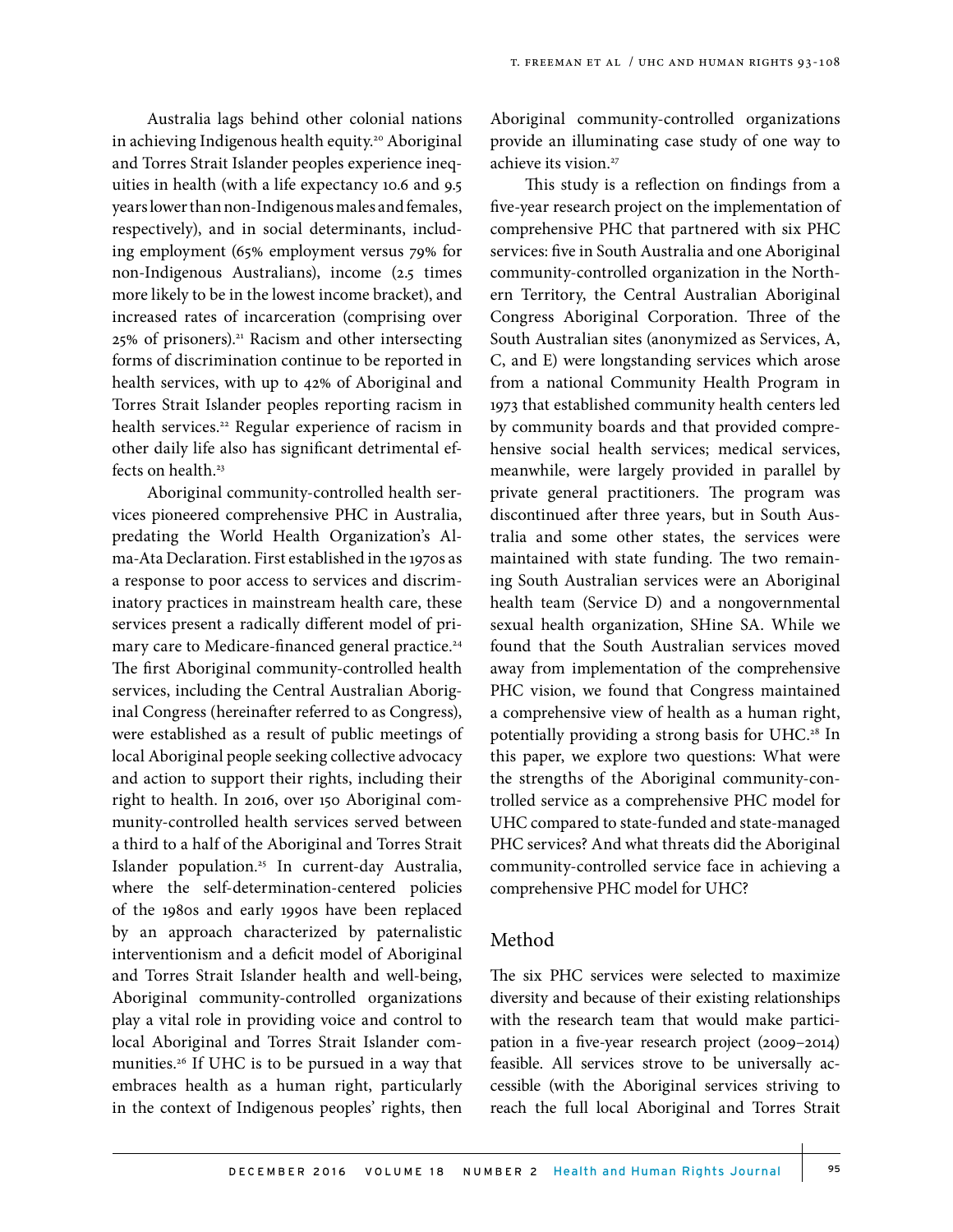Islander population) and affordable (only the nongovernmental organization charged fees, and these were minimal and negotiable). However, in reality, the South Australian services were mostly small in scale and residual (available only to those unable to afford private services); they provided timely care only to those individuals and families who qualified as disadvantaged, and their care generally centered only on physical chronic diseases. Congress placed no access criteria on its target Aboriginal population.

For each service, we developed a program logic model in conjunction with service staff to capture in a diagram how the service worked, its suite of activities, its intended outcomes, and the influence of contextual factors.<sup>29</sup> At Congress, we did this through two iterative workshops with senior staff and board members in March and August 2010. We employed a range of evaluation methods to measure the services' performance against the service qualities and outcomes in the logic models, including the following:

- 1. Two rounds of staff interviews: one in 2009– 2010 with 68 employees, managers, and regional and central health executives, including 14 interviews with Congress staff and board members, and one in 2013–2014 with 63 employees, managers, and executives, including 15 interviews with Congress staff and board members.30 The first round explored the services' implementation of comprehensive PHC principles, while the second round focused on how this had changed in the intervening four years.
- 2. An online survey of 130 service employees in 2012–2013, including 59 responses from Congress covering the implementation of comprehensive PHC principles in its work.<sup>31</sup> This survey aimed for breadth to complement the depth of the interviews.
- 3. Workshops at each service with community members, including three workshops at Congress with a total of 13 community members.<sup>32</sup> Community members were asked to rate the services' achievement of nine different PHC service qualities and to provide reasons for those ratings.
- 4. For each service, a case study of intersectoral action on a social determinant of health.<sup>33</sup> For Congress, its contribution to collaborative

advocacy work on alcohol supply restrictions in Alice Springs was documented through the collection of reports and media releases, and interviews with two Congress employees, three employees from partner organizations, and one community member.

Each service provided six monthly reports on changes in service provision, partnerships, budgets, staffing, and other relevant factors for the duration of the project.

Congress board members and senior executive staff were informed of each stage of research, and the board approved Congress's participation in the project. Two Congress staff members served as associate investigators for the grant proposal, on which they provided input. Ethical approval for each research stage was received from the relevant Flinders University and South Australian Health research ethics committees, as well as the Aboriginal Health Research Ethics Committee in South Australia.

#### Findings

#### *Summary and context history of service*

The Central Australian Aboriginal Congress was formed at a public meeting in Alice Springs (a remote township of approximately 28,000 people) in June 1973, which was attended by over 100 Aboriginal people from across Central Australia.34 Established as an advocacy organization to provide a voice for Aboriginal people, its first service was a "tent program" to provide shelter to Aboriginal people living in town. In 1974, Congress founders called for a comprehensive approach to health that included addressing access to economic opportunities and nutrition, as well as health care. They lobbied the minister for Aboriginal affairs and minister for health to establish a multidisciplinary health service that would be "comprehensive, not selective" and that would incorporate preventive and curative approaches and be controlled by the Aboriginal community.<sup>35</sup> A medical service was established with a doctor, and later, in 1975, two Aboriginal people were trained and employed as health workers. In the late 1970s, Congress's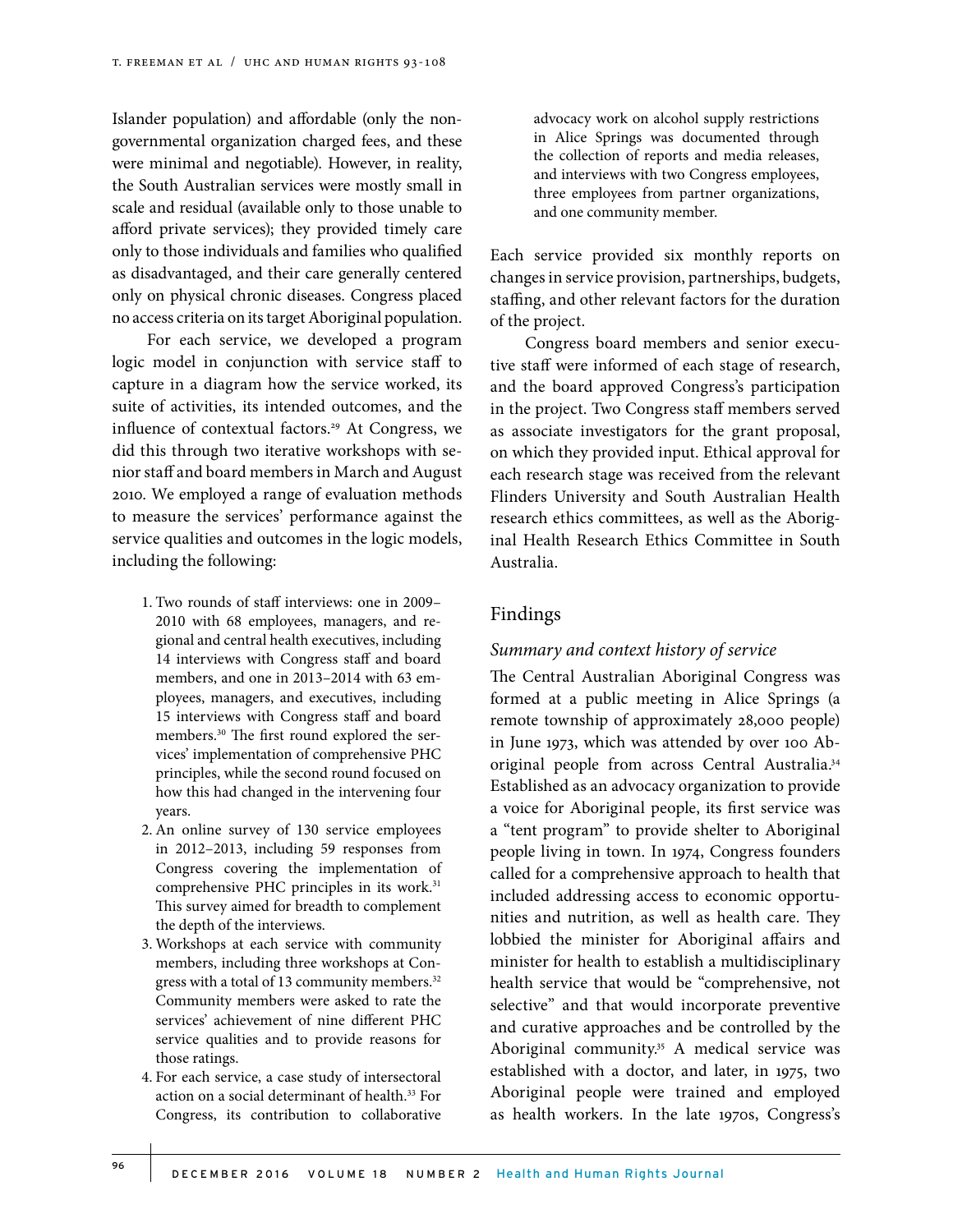services expanded to include a dental clinic, a pharmacy, and welfare services. In the 1980s, they were further expanded to include an alcohol rehabilitation center, a child care facility, a women's health and maternity service, family support services, and outreach health promotion programs in remote areas. A social and emotional well-being service was set up in the 1990s, followed by a male health service.<sup>36</sup> Congress also provides PHC services in partnership with other remote Northern Territory Aboriginal communities in Central Australia. By the time our research program began in 2009, Congress employed approximately 300 staff.

The project started two years after the controversial Northern Territory Emergency Response began in the Northern Territory. Known as "the intervention," it was prompted by the release of a report on child sexual abuse.<sup>37</sup> During this intervention, the Australian government suspended the Racial Discrimination Act in order to instigate a range of health and social measures in the territory, including alcohol restrictions, compulsory income management, child health checks, and a ban on pornography.<sup>38</sup> The intervention is widely regarded as a racist and paternalistic exercise, with considerable negative health impacts.39 However, it was a source of significant additional funding for Congress PHC services.

The study took place one year after the Australian prime minister's apology to Australia's Indigenous peoples in 2008, and the Closing the Gap national partnership agreements, which committed resources against Aboriginal and Torres Strait Islander health inequality reduction targets. In 2009, Congress had an annual budget of \$27m. The Alice Springs Transformation Plan, a Commonwealth-funded collaboration between the Federal and Northern Territory Governments, was established in 2009 with the aim of expanding social support services and reducing homelessness in the town. Congress staff reported that the initiative improved intersectoral collaboration and dialogue on social determinants of health, and funded some of the service's programs, such as the Safe and Sober alcohol treatment program and the Targeted Family Support Service.

In 2011, there were further modest increases in funding to Congress programs, including its Preschool Readiness Program, a trachoma program, and the Indigenous Chronic Disease Program. In 2012, it hired a renal PHC team and launched an Intensive and Targeted Family Support Service. There were few programs or positions lost over this period—one sexual offender program ceased, with responsibility transferred to the jail; two positions were lost when a regional center's funding was cut; and a youth psychology service ceased.

In 2012, Congress leadership underwent significant changes, including a change of chief executive officer. Also that same year, Congress held an annual general meeting, where the community voted to make changes to Congress's constitution and to register the service under the Corporations (Aboriginal and Torres Strait Islander) Act 2006. Our findings suggest that while such high-level changes—particularly the transition of chief executive officer—had the potential to be disruptive, Congress's day-to-day operations and its community control and comprehensiveness remained largely unaffected.

# Program logic model

A simplified version of the program logic model developed in 2010 in collaboration with Congress staff is presented in Figure 1.40 The model captures the goals of the health service and the values that underpin it, and articulates the logic of the activities and strategies used to reach those goals. The elements on the left and bottom cover the primary mechanisms of comprehensive PHC that Congress sought to implement, as well as the service's context and operating environment. These combined to inform, through the filter of governance, the service's "space for action" to implement comprehensive PHC, including the activities that Congress undertook and the comprehensive PHC service qualities that it sought to enact in all its programs. These activities, conducted in accordance with the service qualities, in turn seek to contribute to activity outcomes, such as reduced rates of diseases and improved local social determinants of health. These activity outcomes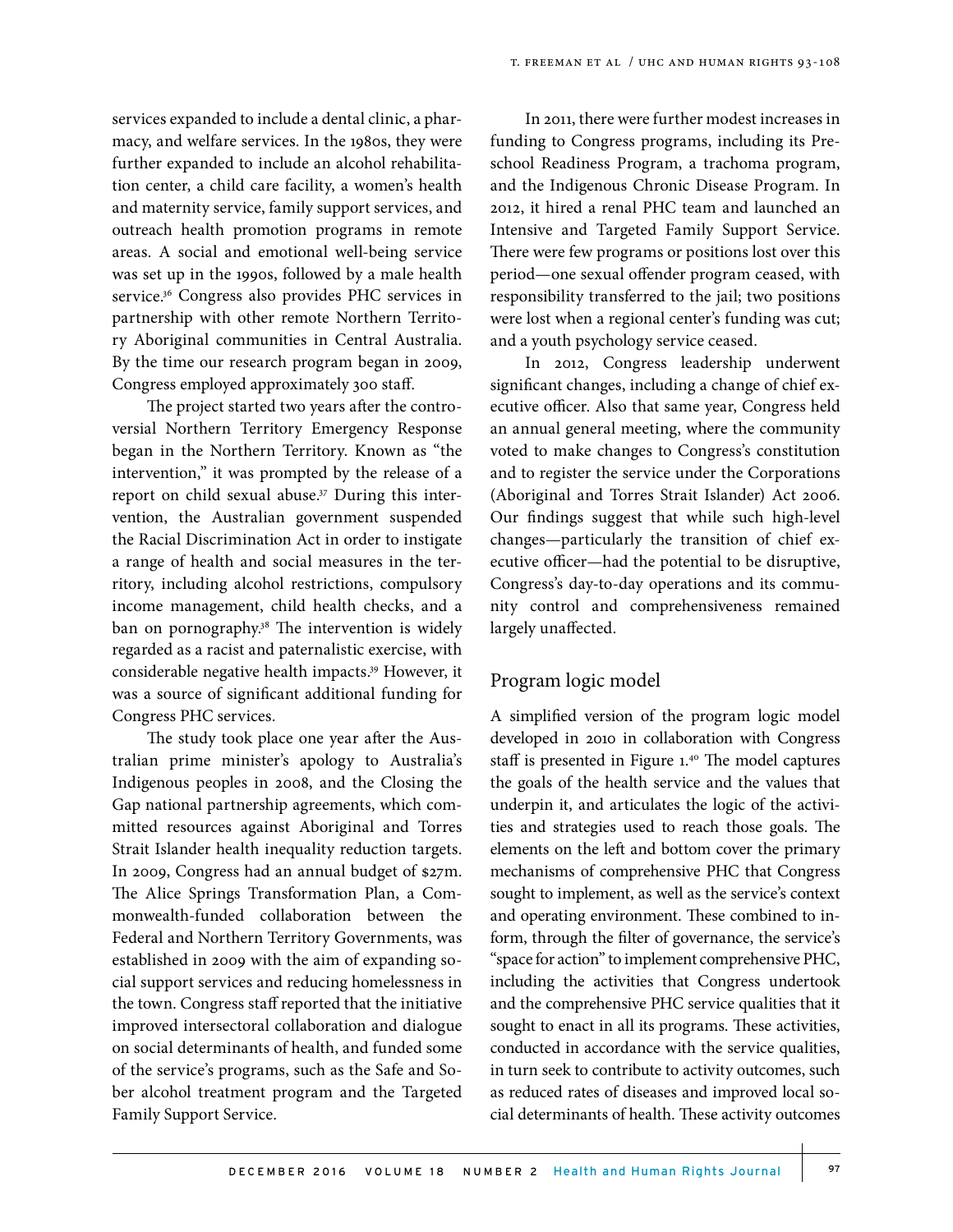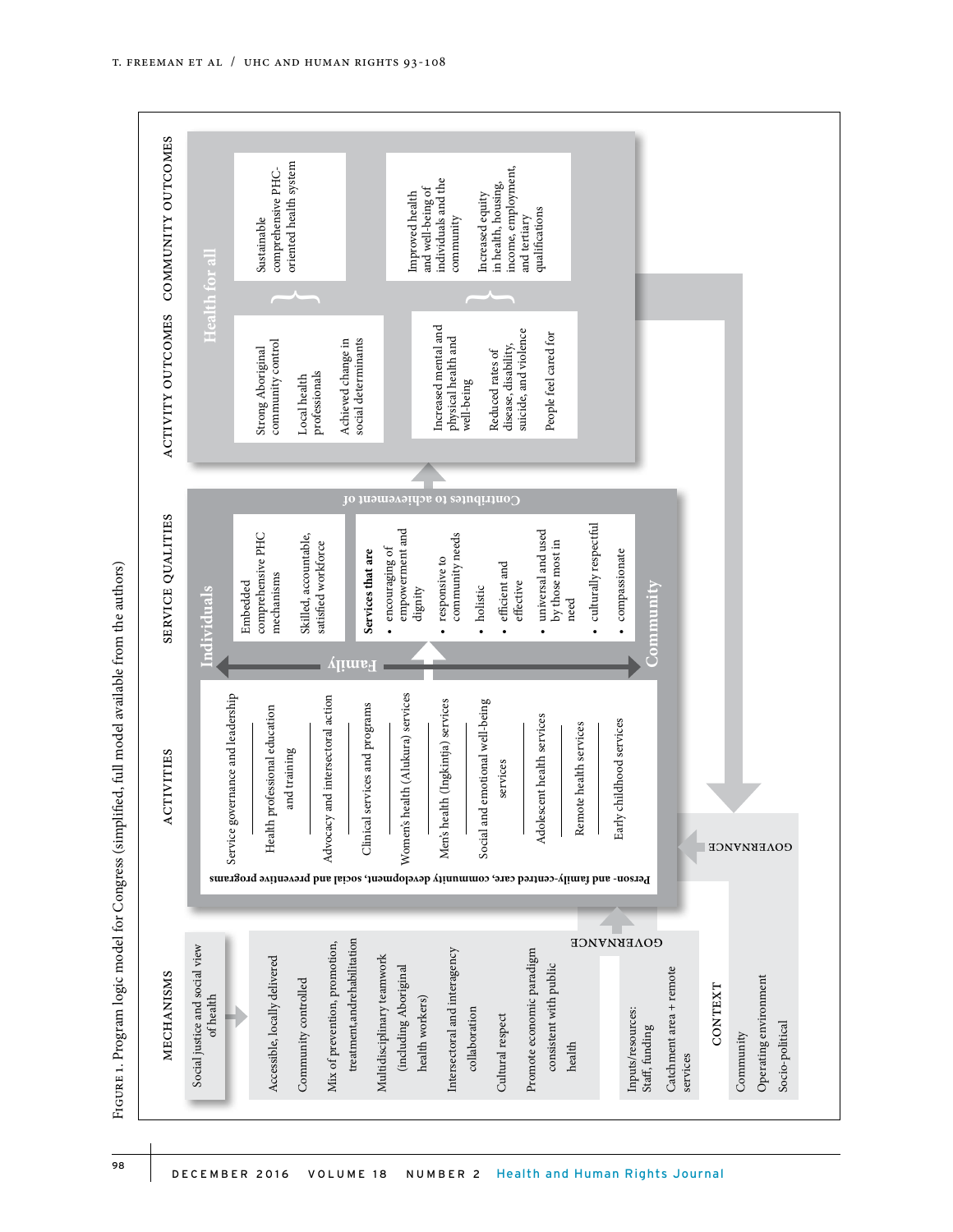fed into the aspirational goals of improving the health and well-being of individuals and the community, improving equity in health and other arenas for Aboriginal people, and having a sustainable and comprehensive PHC-oriented health system.

 The key definitional elements of UHC—universal affordable access to promotive, preventive, and curative services—are clearly present in this model, even though the focus was on comprehensive PHC and even though UHC was not explicitly raised in the design of the model. The model also highlights the critical elements of advocacy and action on social determinants in order to improve health equity, thus addressing Harald Schmidt et al.'s concerns about a narrow focus on UHC.<sup>41</sup> Again, while the logic models for the other partner services contained these same UHC elements, Congress demonstrated the most extensive implementation of these ideals. Table 1 shows the characteristics of all six services, as well as a comparison of their accessibility, treatment, prevention, and promotion work; community participation; and advocacy and intersectoral action. Congress exhibited a number of strengths over the other service models. These are presented below.

#### 1. *A more comprehensive multidisciplinary service*

One question the World Health Organization includes in its consideration of UHC is "Which services are covered?"42 Moreover, the World Bank report on UHC highlights that integration is vital to quality of care.<sup>43</sup> Part of the necessity for a comprehensive PHC approach to UHC is the need for coverage to access a wide range of disciplines to support the health and well-being of individuals and the community. Universal coverage for only a narrow set of services is likely to have a reduced ability to address health inequities. Congress is an exemplar of such a free, multidisciplinary service. In addition to providing primary medical care with salaried general practitioners, Congress offers transportation services and employs a wide range of disciplines that provide many programs and services (see Table 2). This represents a far greater breadth of disciplines than those employed in the smaller South Australian services, allowing Congress to offer a more comprehensive, holistic response to the community's health and well-being.

#### 2. *Multiple avenues of community participation*

Of all the services studied, Congress enacted the widest range of strategies to ensure community participation. This is unsurprising given that Congress is community controlled and comes from a social movement emphasizing self-determination. The service's board was the only example of structural participation in our research—that is, participation driven and controlled by the community, where the community can define the scope and agenda of its participation.<sup>44</sup> A number of other community participation strategies were documented at Congress, including taking community members to external forums to provide a voice for the local community, consulting community members about new programs, employing local Aboriginal health practitioners, and having cultural advisory committees which provided advice and guidance on cultural protocols. Staff felt that this community participation provided community members with a sense of ownership over the service.45 Community participation is a critical element of a rights-based approach to health, including through the politics of solidarity and civil society movements, and is hence valuable for framing UHC in terms of health as a human right.46

Engaging in community participation is rarely unproblematic, and Congress faced barriers to successful community participation in service planning. In particular, challenges were reported in balancing community desires with evidence-based medicine and with program requirements accompanying vertical funding sources, and in ensuring that views from both the town community and the geographically widespread, remote, and often very impoverished town camps were gathered.<sup>47</sup>

# 3. *Greater scope of cultural respect and accessibility strategies*

Congress demonstrated the greatest scope of strategies to address the accessibility of its services, including culturally respectful service delivery.<sup>48</sup> It addressed the following elements: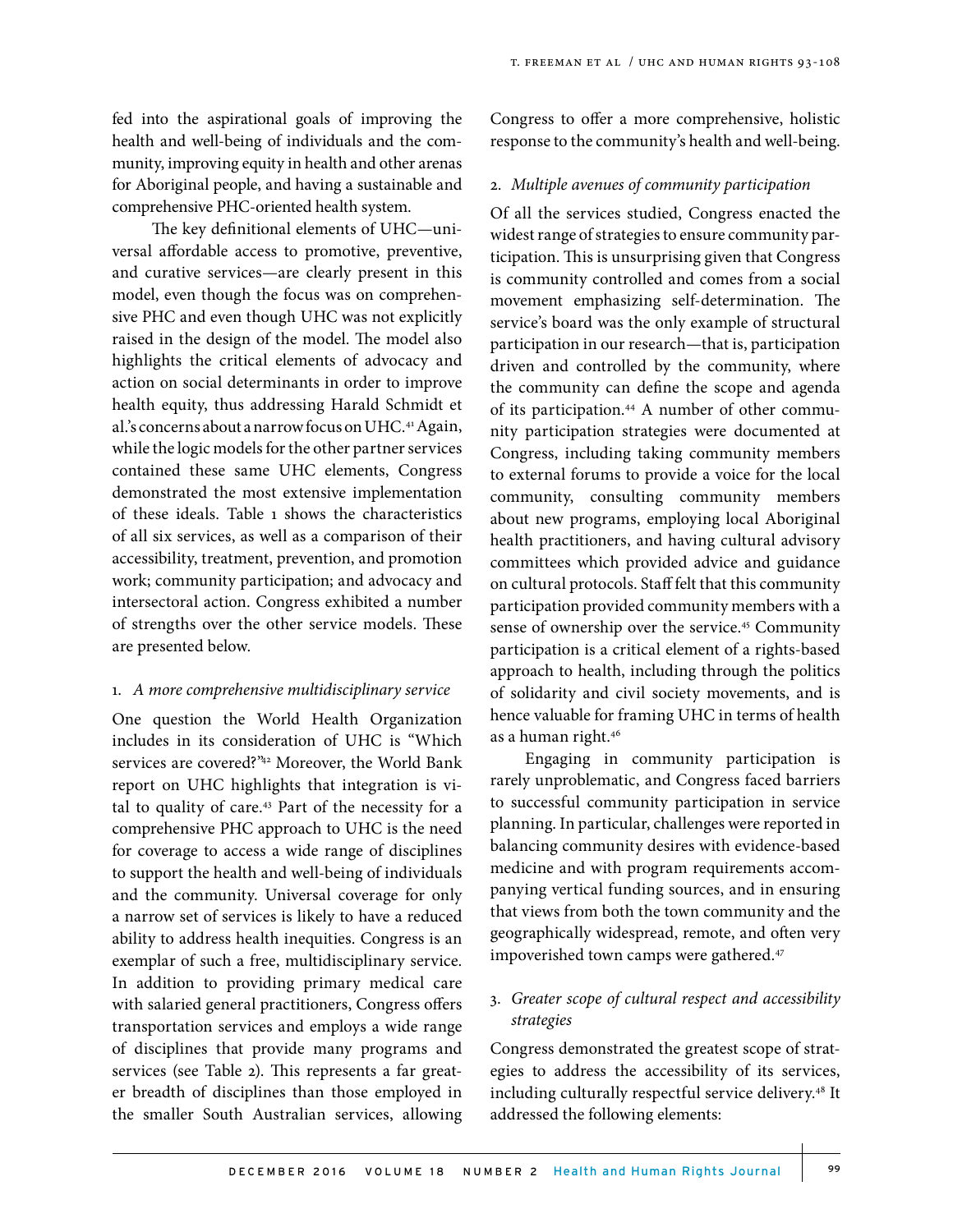| intersectoral<br>Advocacy,<br>action   | Ē                                                                                                                                                                                | intersectoral<br>action with<br>supported<br>residential<br>facilities<br>Some                                                                 | that collaborates<br>Learning center<br>with education<br>sector                                                         | E                                                                                                                          |
|----------------------------------------|----------------------------------------------------------------------------------------------------------------------------------------------------------------------------------|------------------------------------------------------------------------------------------------------------------------------------------------|--------------------------------------------------------------------------------------------------------------------------|----------------------------------------------------------------------------------------------------------------------------|
| participation<br>Community             | N                                                                                                                                                                                | complaints<br>system<br>Active                                                                                                                 | consultation<br>Little                                                                                                   | E                                                                                                                          |
| prevention,<br>Treatment,<br>promotion | Treatment only                                                                                                                                                                   | Treatment only                                                                                                                                 | community lunches<br>promotion through<br>and health checks;<br>Mainly treatment;<br>some prevention<br>learning center; | Treatment only                                                                                                             |
| Service accessibility                  | afford private care<br>those who cannot<br>no transportation<br>support; priority<br>system/residual<br>service only for<br>Free; in area of<br>limited crèche;<br>disadvantage; | Free; some crèche;<br>afford private care<br>those who cannot<br>no transportation<br>support; priority<br>system/residual<br>service only for | Aboriginal-specific<br>support for those<br>transportation<br>with chronic<br>service; free;<br>conditions               | Free; some crèche;<br>those who cannot<br>no transportation<br>support; priority<br>system/residual<br>service only for    |
| services provided<br>Activities and    | Early childhood care                                                                                                                                                             | care; family violence<br>care; mental health<br>Chronic condition<br>self-management;<br>early childhood<br>services                           | health workers; adult<br>Aboriginal clinical<br>learning center<br>Medical clinic;                                       | Early childhood care;<br>management; mental<br>health care; antenatal<br>chronic disease self-<br>and postnatal<br>support |
| equivalent)<br>time<br>(full-<br>Staff | (8.1)<br>$\overline{10}$                                                                                                                                                         | (15.3)<br>25                                                                                                                                   | (8.8)<br>െ                                                                                                               | (16.6)<br>21                                                                                                               |
| Governance                             | State managed                                                                                                                                                                    | State managed                                                                                                                                  | State managed                                                                                                            | State managed                                                                                                              |
| Annual<br>budget<br>(AUD)              | $$0.5m$ <sup>*</sup>                                                                                                                                                             | \$1.6m                                                                                                                                         | \$0.5m                                                                                                                   | \$1.7m                                                                                                                     |
| Service                                | ⋖                                                                                                                                                                                | U                                                                                                                                              |                                                                                                                          | щ                                                                                                                          |

Table 1. Characteristics of case study PHC services as of 2013 and a comparison of the comprehensiveness of their PHC models

 $^{\star}$  Approximate; the budget was combined with another site. The budget for two sites was \$1.1m. \* Approximate; the budget was combined with another site. The budget for two sites was \$1.1m.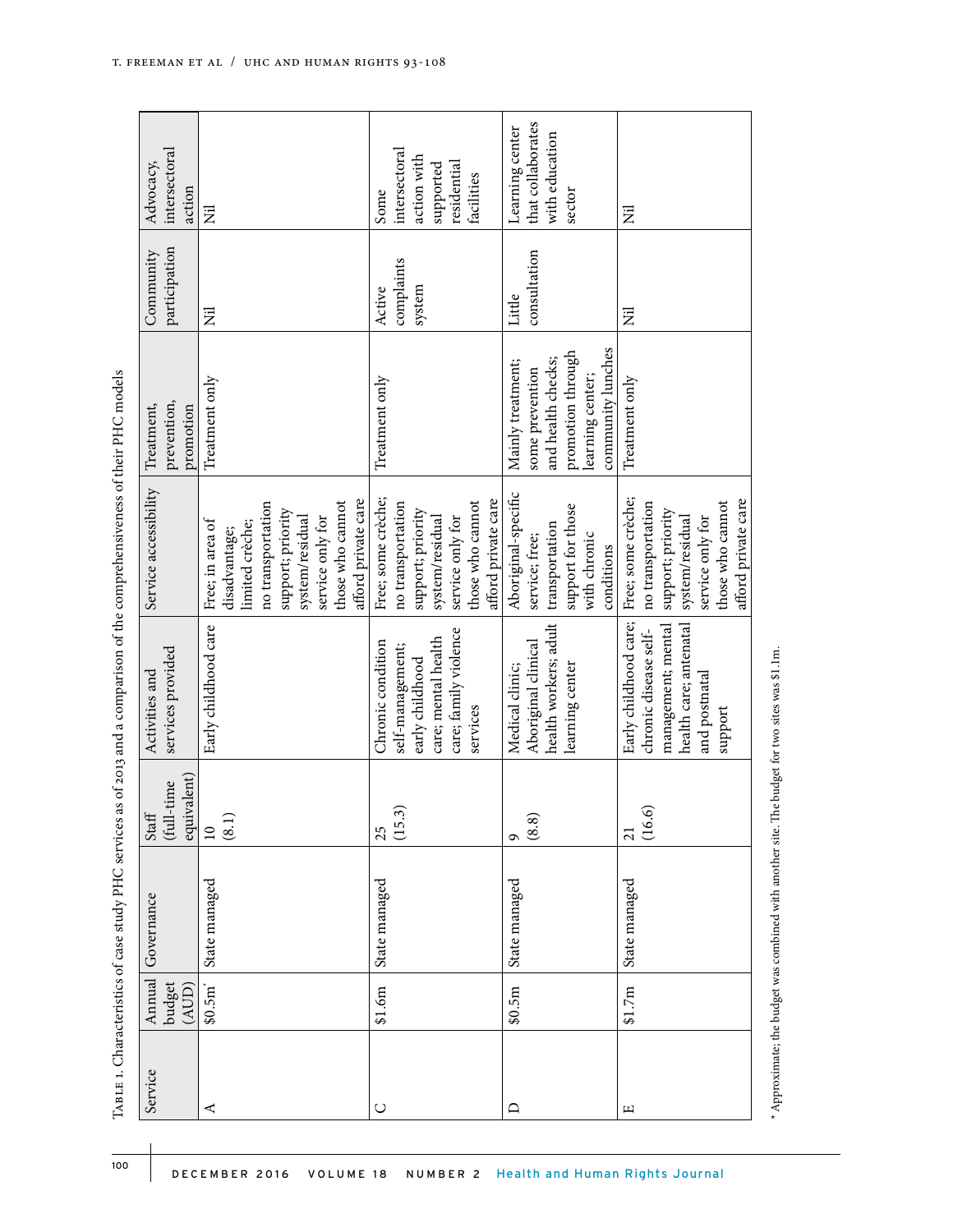|          |                 |                                              |                                      |                                                                                                                                                                                                                                                           |                                                                                                                                                            | анности по принимати по предлагается на предлагается на предлагается на предлагается на предлагается по принимательно по предлагается на полности по предлагается на предлагается на принимательно по предлагается на предлага |                                                                                                           |                                                                                                                                     |
|----------|-----------------|----------------------------------------------|--------------------------------------|-----------------------------------------------------------------------------------------------------------------------------------------------------------------------------------------------------------------------------------------------------------|------------------------------------------------------------------------------------------------------------------------------------------------------------|--------------------------------------------------------------------------------------------------------------------------------------------------------------------------------------------------------------------------------|-----------------------------------------------------------------------------------------------------------|-------------------------------------------------------------------------------------------------------------------------------------|
| Service  | budget<br>(AUD) | Annual Governance                            | equivalent)<br>$(full-time$<br>Staff | services provided<br>Activities and                                                                                                                                                                                                                       | Service accessibility                                                                                                                                      | prevention,<br>Treatment,<br>promotion                                                                                                                                                                                         | participation<br>Community                                                                                | intersectoral<br>Advocacy,<br>action                                                                                                |
| Congress | \$30m           | controlled board<br>community<br>Aboriginal  | 5<br>(204.<br>310                    | disease management;<br>Medical clinic; allied<br>women's health care;<br>social and emotional<br>services; dental care;<br>health care; chronic<br>well-being services;<br>men's health care;<br>health promotion<br>health care; child<br>pharmaceutical | service; free phone<br>Free services and<br>outreach; home<br>pharmacy; mix<br>of drop-in and<br>appointments;<br>transportation<br>visitation;<br>service | Mix of treatment,<br>promotion work<br>prevention, and<br>rehabilitation,                                                                                                                                                      | consultations;<br>committees;<br>Aboriginal<br>advisory<br>forums;<br>cultural<br>Board;<br>local<br>stat | housing, alcohol,<br>employment)<br>Advocacy on<br>intersectoral<br>action (e.g.,<br>community<br>Aboriginal<br>and PHC;<br>control |
| SHine SA | \$5.8m          | Nongovernmental<br>with governing<br>council | (50.7)<br>68                         | capacity building for<br>health professionals<br>and teachers; sexual<br>curriculum; sexual<br>health services;<br>Sexual health<br>health school<br>counselling                                                                                          | in service for young<br>disadvantage; drop-<br>services; clinics<br>Low or no-cost<br>in areas of<br>people                                                | Individual treatment<br>and prevention (e.g.,<br>promotion through<br>school curriculum;<br>STIs, Pap smears);<br>capacity building;<br>online resources                                                                       | Consultations; Intersectoral<br>committees<br>advisory/<br>reference                                      | for curriculum<br>collaboration<br>development<br>with schools                                                                      |

TABLE 1. continued. Characteristics of case study PHC services as of 2013 and a comparison of the comprehensiveness of their PHC models Table 1. *continued*. Characteristics of case study PHC services as of 2013 and a comparison of the comprehensiveness of their PHC models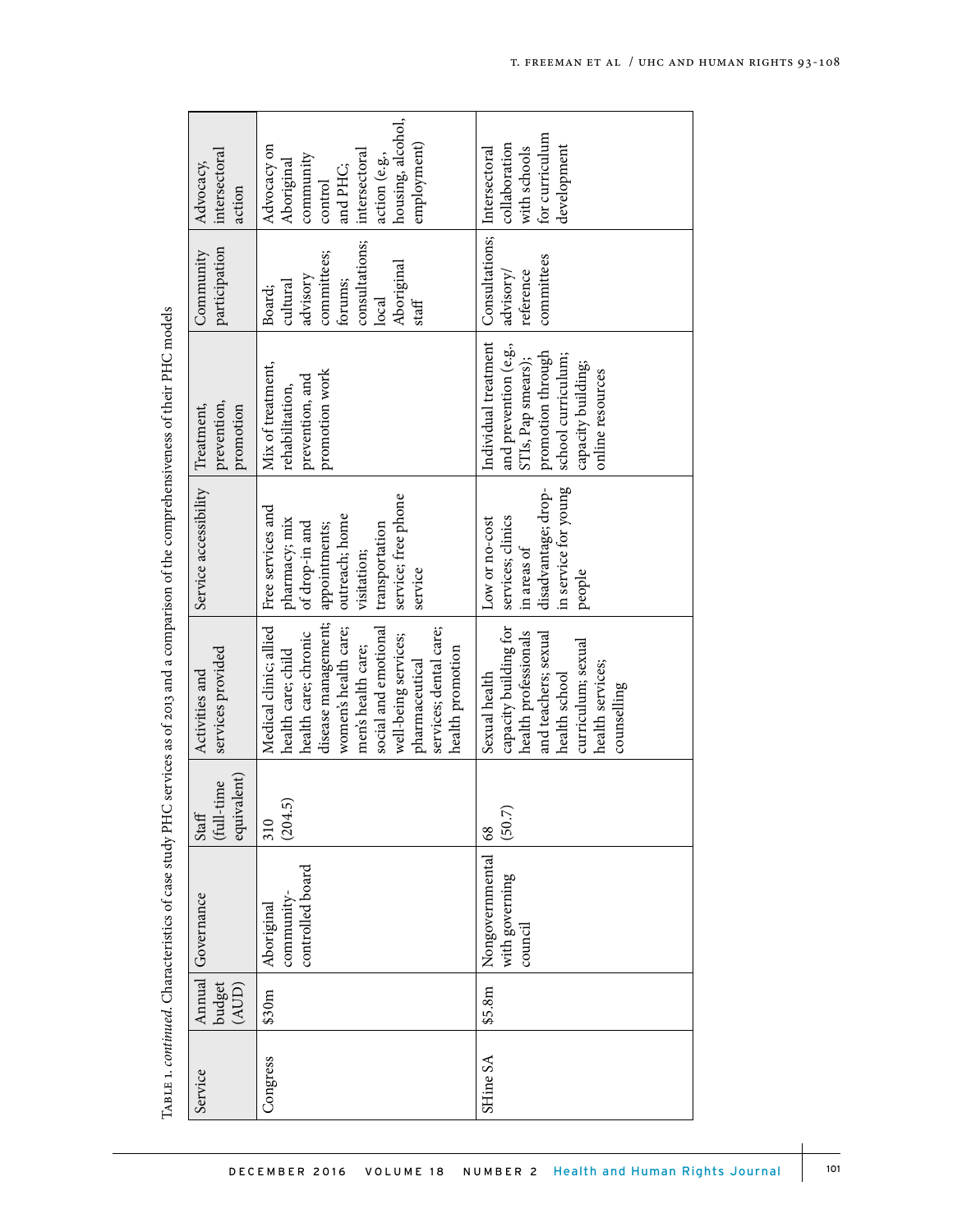- *• Availability* through the provision of a free transportation service to all its service areas; outreach; home visitation; and a hybrid appointment system that allowed for walk-ins.
- *• Affordability* through the provision of all services and medicines free of charge.
- *• Acceptability* through the design of spaces to make the service welcoming and culturally respectful, the employment of local Aboriginal staff, and a consideration of cultural protocols.
- *• Engagement* through interactions with the local community, including campaigns, awareness raising, and informal community development activities (such as cultural days that acted as entry points into the service).<sup>49</sup>

As explained above, strong community participation also promoted a sense of ownership that facilitated access. As a result of these accessibility initiatives, a senior staff member of Congress noted that a demographer had told him, "We are the only health service I've ever seen that could honestly say we are seeing 100% of the population every year."50 Congress's success implies the importance of a comprehensive approach to accessibility (the specifics of which would vary by context) if the UHC goal of equity in access at an affordable cost is to be achieved.<sup>51</sup>

#### 4. *Health promotion and disease prevention*

Congress participated in a wide range of disease prevention and health promotion activities in addition to providing treatment and rehabilitative services that included a medical clinic, a dental clinic, and mental health and addiction therapy (all of which also incorporate prevention and health promotion). Congress's prevention and health promotion activities included early childhood and youth programs (e.g., antenatal care and birthing classes, immunizations, day care, a preschool readiness program, and youth outreach), adult health check-ups, healthy lifestyle groups, exercise groups, community health education (e.g., on young women's and men's sexual health), and mental health promotion (including for young people and the community at large).<sup>52</sup>

While the state-funded services in the study were stripped of their health promotion funding and mandate, Congress—like SHine SA, the other nongovernmental service in our study—was able to continue its health promotion work with strong organizational support due to the fact that it was not managed by the government and had a board committed to comprehensive PHC.53 However, Congress did feel pressure on its prevention and health promotion work in light of the need to balance this work with the need to meet an immediate and high ongoing demand for curative services for a "very sick" population.54 Congress thus exhibited a comprehensive PHC approach to the spectrum of "treatment, prevention, and promotion" activities embedded in the definition of UHC. In its service reports, Congress estimated spending 70% of its time and resources on individual-level treatment, prevention, and promotion work, 10% on group work, and 20% on community health promotion,

| Congress's services                    | Personnel                                                                                                                                                            |
|----------------------------------------|----------------------------------------------------------------------------------------------------------------------------------------------------------------------|
| Medical clinic                         | General practitioners, nurses, Aboriginal health practitioners                                                                                                       |
| Allied health team                     | Podiatrists, nutritionists, diabetes nurse educators                                                                                                                 |
| Child health team                      | Child health nurses, Aboriginal liaison officers, Aboriginal health practitioners                                                                                    |
| Chronic disease team                   | Nurse coordinator; diabetes, renal, and cardiovascular nurses                                                                                                        |
| Women's health section (Alukura)       | Female general practitioners, nurses, midwives, trainee midwives, Aboriginal liaison officers,<br>Aboriginal health practitioners, sexual health community educators |
| Male health section (Ingkintja)        | Male nurses, Aboriginal liaison officers                                                                                                                             |
| Social and emotional well-being branch | Psychologists, counselors, youth workers, alcohol and other drug therapists, Aboriginal liaison<br>officers                                                          |
| Pharmacy                               | Pharmacists and pharmacy assistants                                                                                                                                  |
| Dental services                        | Dentists, dental assistants                                                                                                                                          |

Table 2. Examples of Congress's services and personnel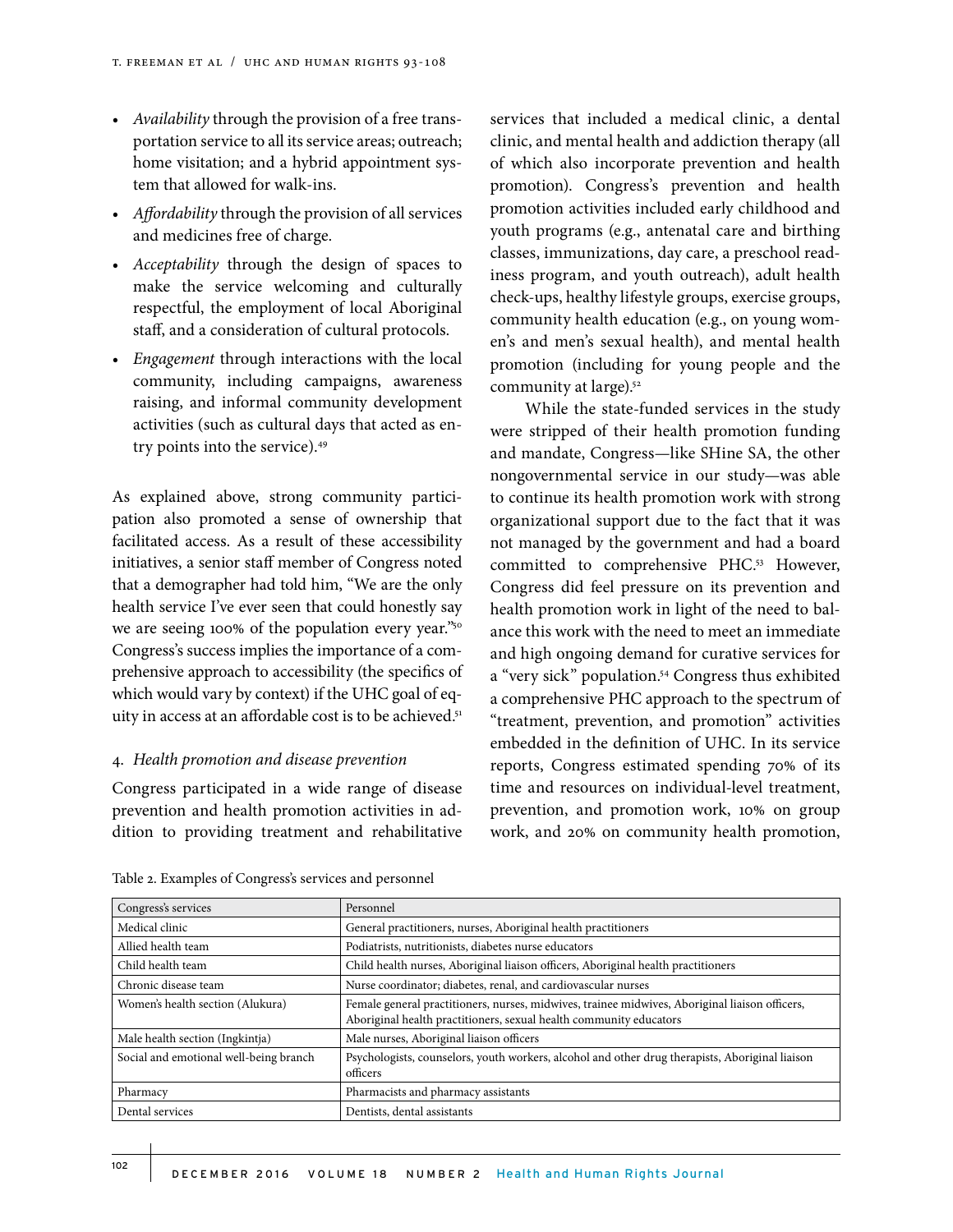with an estimated 33% of its budget allocated to prevention and promotion work.

# 5. *Advocacy and intersectoral collaboration on social determinants*

Congress engaged in more efforts than the other services to address local social determinants; these efforts included an anti-violence campaign, participation in a local government-led "transformation plan" for the town, attention to housing issues, and advocacy around comprehensive PHC in multiple forums.55 The service's employment of Aboriginal staff was also seen as a way to directly affect social determinants and thus improve population health. In addition, we documented Congress's involvement in a community coalition that lobbied for alcohol supply restrictions in collaboration with community organizations and other sectors. This case study highlighted potential threats to successful advocacy, with some of the changes that the coalition had lobbied for implemented and then subsequently dismantled by a successive government, despite emerging evidence of the reduction in alcohol-related harm.<sup>56</sup> However, the major change of increasing the minimum unit price of alcohol has been sustained. Additionally, as Congress staff were aware, many social determinants of the community's health were not local in origin and were largely outside the health service's area of influence.<sup>57</sup>

Table 3 summarizes how these characteristics relate to the implementation of health as a human right within Congress' model of care.58

## Discussion

Translating comprehensive PHC from ideal to practice raises many political and practical challenges. Nonetheless, it provides a potentially valuable model of accessible UHC that maintains a focus on health as a human right and on the reduction of health inequities, including through action on the social determinants of health. Congress implemented the most comprehensive approach to PHC among the services in our study. It was able to maintain its commitment to accessibility,

community participation, disease prevention, health promotion, and action on social determinants, while the services in South Australia were unable to do so. Congress is located in a different jurisdiction (Northern Territory), with most of its funding coming from Commonwealth sources for Aboriginal community-controlled services. The policies of the Australian federal government are supportive of the need for comprehensive PHC within Aboriginal health services although less so within non-Indigenous services.<sup>59</sup> The withdrawal from comprehensive PHC in South Australia was driven by the state government's desire to reduce health care expenditures, cost-shift PHC to federally funded regional PHC organizations, and treat chronic physical conditions in out-of-hospital services. While the sexual health nongovernmental organization in this state (SHine SA) was less affected than the state-managed services, its prescriptive service agreement nevertheless constrained its comprehensive PHC practice. Congress and SHine SA maintained their conception of health as a human right, while this approach was no longer evident at the state-managed services. These two services' nongovernmental nature seems to have protected them somewhat from changes in state government budgets and priorities.

One critical supportive factor is Congress's public funding of approximately \$30 million per year, an amount much higher than that enjoyed by the South Australian services. This has allowed Congress to implement a wide range of programs and overcome the access challenges faced by community members and the geographic challenges of such a remote setting. However, this funding alone does not explain Congress's commitment to comprehensive PHC, as the service's history indicates a dedication to human rights, comprehensive PHC, and universal access for Aboriginal and Torres Strait Islander peoples.<sup>60</sup> Indeed, Congress implemented health and social programs during a long period of hostile and underfunded circumstances. The period of sufficient public funding is relatively recent and has enabled Congress to more fully implement its long-held commitment to comprehensive PHC.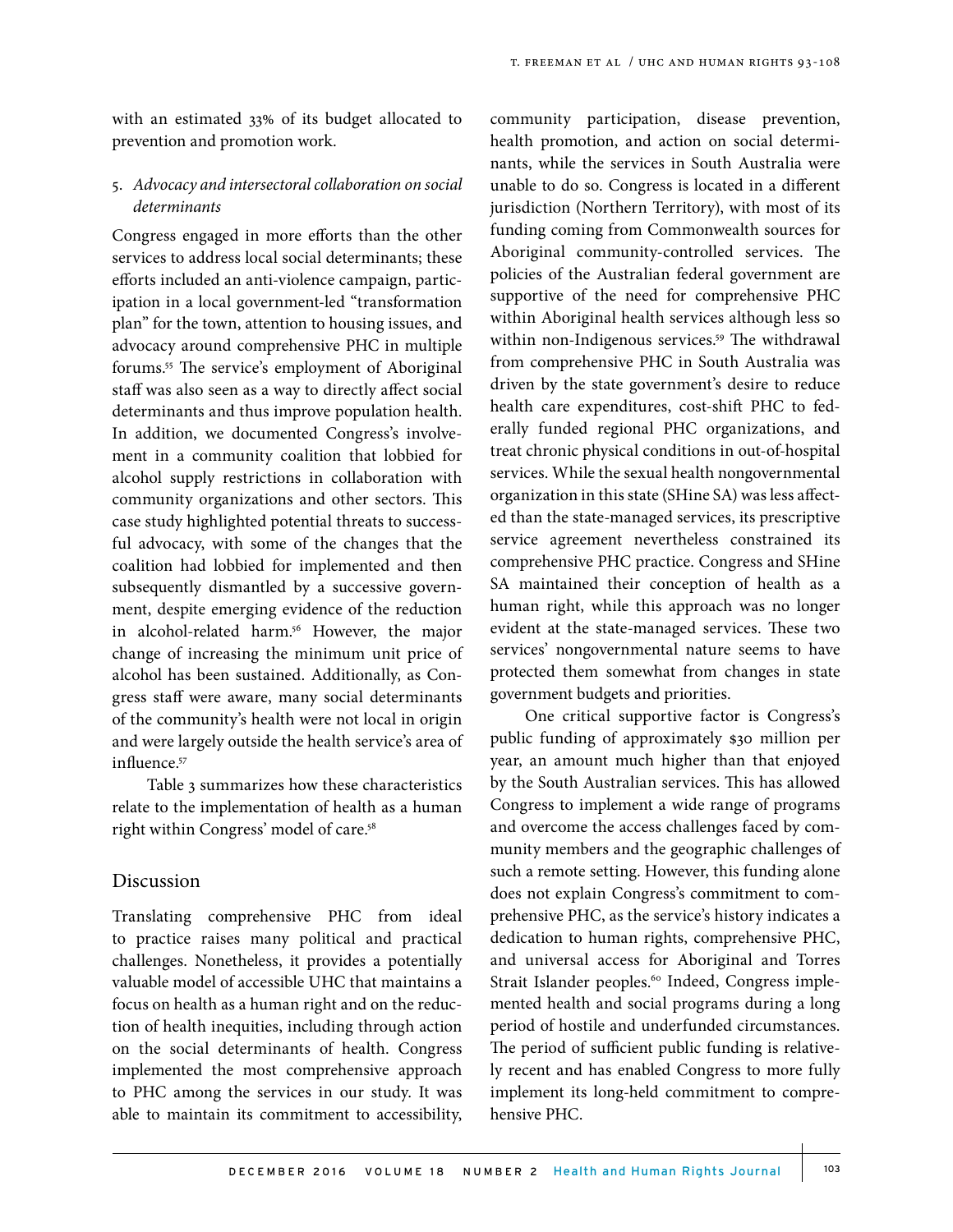Our research utilized a case study design with six partner services to provide an in-depth examination of local context and the practice of comprehensive PHC. We included one case study of an Aboriginal community-controlled service—the Central Australian Aboriginal Congress—whereas there are 150 other such community-controlled health services in Australia that vary in size, resources, staffing, and ability to implement comprehensive PHC. However, the Congress model is illustrative of what Aboriginal community-controlled services can accomplish and provides insight into the contextual factors that can support the implementation of comprehensive PHC; these factors include the provision of adequate public funding that allows for comprehensive service provision, being a nongovernmental organization with local community governance that enables advocacy, and policy support for a comprehensive PHC approach. While this may suggest that Congress is a "best case" of an Aboriginal community-controlled PHC, it is unlikely to be unique. Although we do not have comparable data from this research, other Aboriginal community-controlled health services—including the Aboriginal Medical Service Redfern (New South Wales), Rumbalara Aboriginal Cooperative (Victoria), and Winnunga Nimmityjah Aboriginal Health Services (Australian Capital Territory)—are equally highly regarded and demonstrate a comprehensive, rights-based model of PHC.

Action and advocacy on social determinants is particularly important when considering the ongoing colonization of Aboriginal and Torres Strait Islander peoples in Australia, as well as other Indigenous peoples worldwide, due to unequal power and voice, discrimination, and racism.<sup>61</sup> In order to maintain health equity as the overarching goal, and UHC as the means to this end, the health-promotion aspect of UHC needs to include advocacy and action on social determinants.<sup>62</sup> Furthermore, health sector actions need to be complemented by whole-of-government approaches to address social determinants—particularly for determinants that are nationally or internationally influenced, such as through trade and investment agreements and economic policies that affect wealth and income equity.<sup>63</sup> Such efforts are integral to health as a human right.<sup>64</sup>

Our study did not gather comparative health outcome data that could yield further insight into the strengths and weaknesses of different PHC models and build the evidence base for effective, comprehensive PHC. Other Australian research has found that Aboriginal community-controlled health services achieve similar clinical outcomes as general practices despite having a more com-

Table 3. Implementation of health as a human right within Congress's Aboriginal community-controlled model of care

| Health as a human right element*                                                                                                                                               | <b>Implementation in Congress</b>                                                                                                                                                                                                                                                                                         |
|--------------------------------------------------------------------------------------------------------------------------------------------------------------------------------|---------------------------------------------------------------------------------------------------------------------------------------------------------------------------------------------------------------------------------------------------------------------------------------------------------------------------|
| Availability: availability of public health and health care facilities,<br>including availability of underlying determinants of health                                         | Comprehensive PHC and community-controlled services that are available<br>to the community; advocacy and intersectoral action that address the<br>social determinants of the community's health                                                                                                                           |
| Accessibility: health facilities and services are accessible to<br>everyone (non-discrimination, physical accessibility, economic<br>accessibility, information accessibility) | A range of strategies implemented to support physical, economic, and<br>information accessibility (e.g., transportation, outreach, home visitation,<br>and free services, programs, and pharmacy); community forums and<br>knowledge exchange; culturally safe, community-controlled service with<br>anti-racism advocacy |
| Acceptability: health services are respectful and culturally<br>appropriate                                                                                                    | Culturally safe, community-controlled service, with local Aboriginal<br>staff; recognition and consideration of clients' social circumstances and<br>determinants of health                                                                                                                                               |
| Quality: health services are scientifically and medically appropriate<br>and of good quality                                                                                   | Efficient and effective treatment, rehabilitation, prevention, and promotion<br>services and programs                                                                                                                                                                                                                     |
| Participation: population participates in the provision of preventive<br>and curative health services (article 12.2d)                                                          | Community participation through board, cultural advisory committees,<br>forums, consultations, and employment of local staff                                                                                                                                                                                              |

\* United Nations, *Substantive issues arising in the implementation of the international covenant on economic, social, and cultural rights (Geneva: Committee on Economic, Social, and Cultural Rights*, 2000).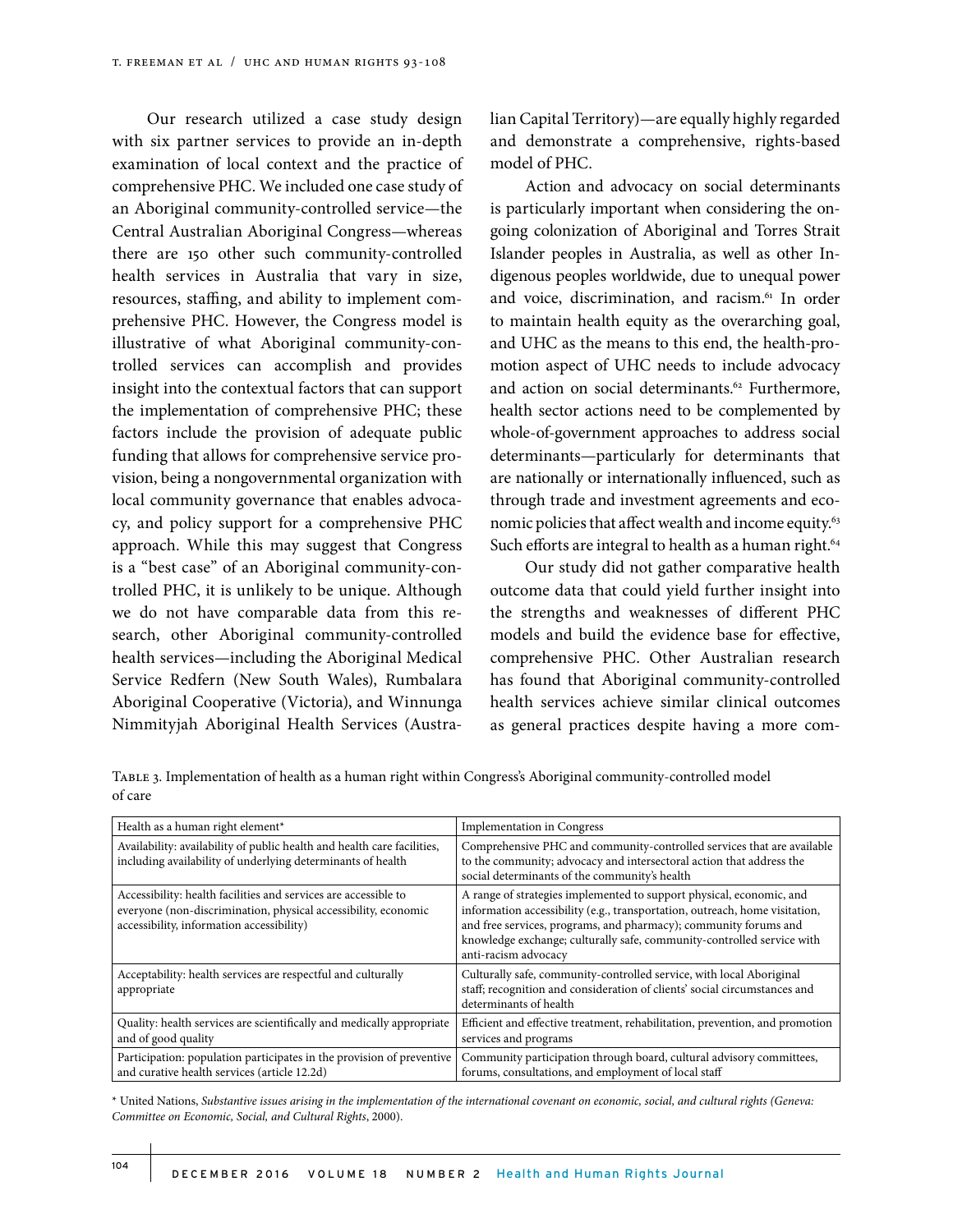plex and disadvantaged caseload.<sup>65</sup> The transfer of health services to Aboriginal community control has been associated with better access to doctors and Aboriginal health practitioners, more culturally respectful services, and a greater focus on population health.<sup>66</sup>

There is also Canadian evidence for community-controlled PHC. In one study, First Nation community health services that transitioned from government control to community control achieved a 30% reduction in hospital utilization rates compared to the non-community-controlled services, which the authors attributed to the positive health benefits of self-determination.<sup>67</sup> A survey of over 200 community health centers in Canada serving non-Indigenous populations found that community-governed centers were more likely than non-community-governed centers to undertake work on social determinants and health equity, such as programs and advocacy on food security, homelessness and housing, poverty and income security, and refugee health services.<sup>68</sup> While these associations may be correlational—with community governance, social determinants, and health equity ideals all stemming from a comprehensive PHC vision—these findings together suggest that community-controlled PHC services may lead to better health outcomes because of the ability of the service to assume responsibility for the health and well-being of its community, carve out space to take action on social determinants, and increase the community's voice in decision making. This further highlights the community-controlled model as a potentially beneficial pathway to achieve UHC with a focus on health as a human right. While Aboriginal and Torres Strait Islander services target a specific population group, they indicate how UHC could be achieved with a comprehensive and rights-based approach if the comprehensive community-controlled model were employed for the wider population.

# Conclusion

Our research highlighted the strengths of a well-funded Aboriginal community-controlled model in achieving UHC, based on a comprehensive PHC approach that covered treatment, prevention, and promotion activities and that was rooted in a commitment to health as a human right. The community-controlled model emerged as a promising form for the implementation of the UHC vision, which stresses health equity. The model suggests a range of benefits for population health over and above what a purely primary-medical-care or private-health-insurance-driven vision of UHC may have to offer, and it is worthy of serious attention and consideration in debates as countries strive to achieve the UHC Sustainable Development Goal.

# References

1. World Health Assembly, *Sustainable health financing, universal coverage and social health insurance*, WHO Doc. WHA58.33 (2005).

2. A. Maeda, E. Araujo, C. Cashin, et al., *Universal health coverage for inclusive and sustainable development: A synthesis of 11 country case studies* (Washington, DC: World Bank, 2014).

3. United Nations, *Goal 3: Ensure healthy lives and promote well-being for all at all ages*. Available at http://www. un.org/sustainabledevelopment/health.

4. P. Hunt, Economic, social and cultural rights: The right of everyone to the enjoyment of the highest attainable standard of physical and mental health, UN Doc. E/ CN.4/2003/58 (2003).

5. A. Chapman, "Evaluating universal health coverage as a Sustainable Development Goal," *Health and Human Rights Blog* (September 2, 2015). Available at http://www. hhrjournal.org/2015/09/sdg-series-evaluating-universal-health-coverage-as-a-sustainable-development-goal.

6. H. Schmidt, L. Gostin, and E. Emanuel, "Public health, universal health coverage, and Sustainable Development Goals: Can they coexist?" *Lancet* 386/9996 (2015), pp. 928–30.

7. T. O'Connell, K. Rasanathan, and M. Chopra, "What does universal health coverage mean?" *Lancet* 383/9913 (2014), pp. 277–79.

8. Ibid.

9. J. Kutzin, "Anything goes on the path to universal health coverage? No.," *Bulletin of the World Health Organization* 90/11 (2012), pp. 867–68.

10. International Conference on Primary Health Care: Declaration of Alma-Ata, Alma-Ata, September 6–12, 1998.

11. J. Walsh and K. Warren, "Selective primary health care: An interim strategy for disease control in developing countries," *New England Journal of Medicine* 301/18 (1979).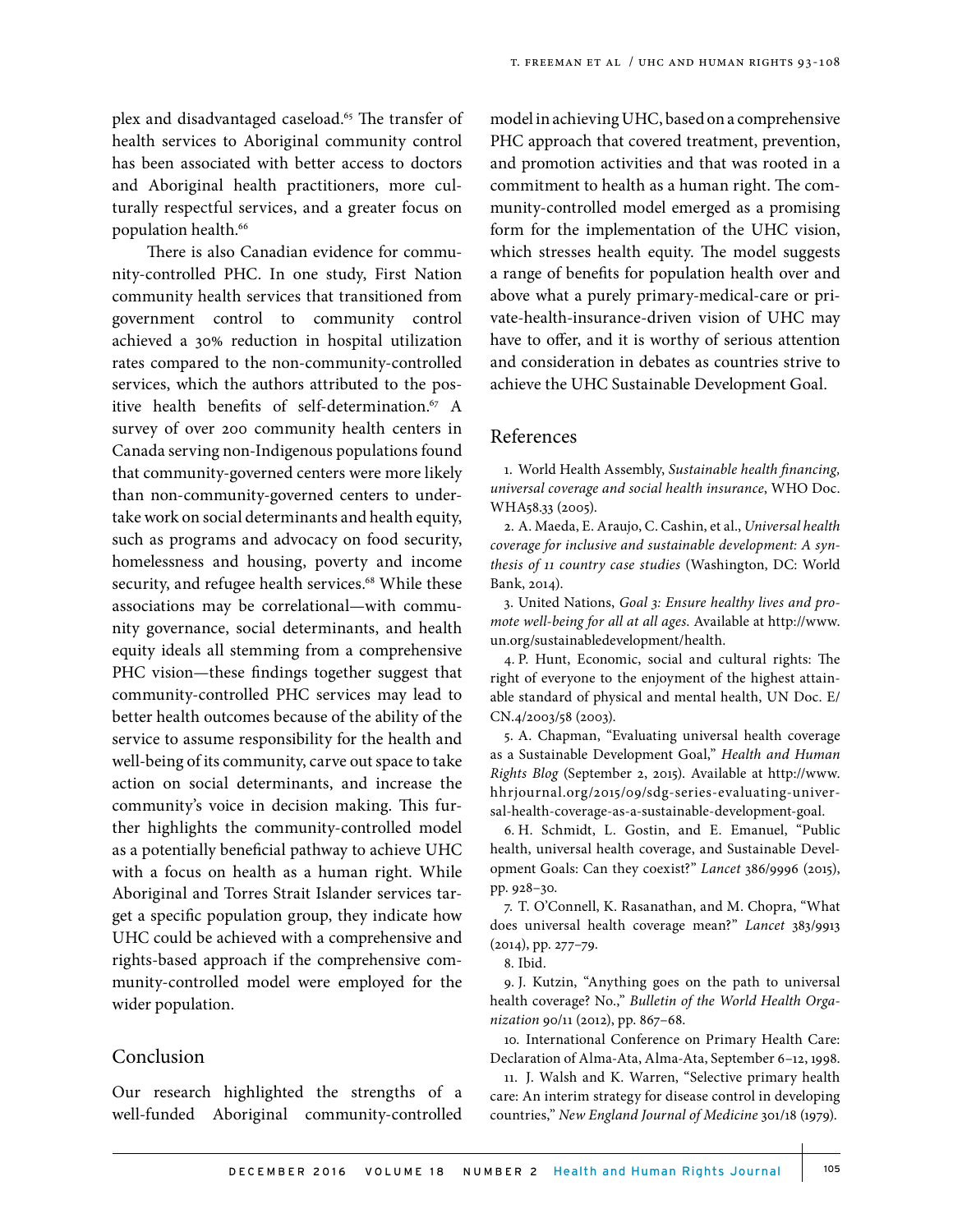12. World Health Organization (WHO), *World health report: Primary health care now more than ever* (Geneva: WHO, 2008); R. Labonté, D. Sanders, C. Packer, et al., "Is the Alma Ata vision of comprehensive primary health care viable? Findings from an international project," *Global Health Action* 7 (2014); F. Baum, D. Legge, T. Freeman, et al., "The potential for multi-disciplinary primary health care services to take action on the social determinants of health: Actions and constraints," *BMC Public Health* 13/1 (2013), p. 460.

13. Labonté et al. (see note 12).

14. L. Pettigrew, J. De Maeseneer, M.-I. Anderson, et al., "Primary health care and the Sustainable Development Goals," *Lancet* 386/10009 (2015), pp. 2119–21.

15. M. McKee, D. Balabanova, S. Basu, et al., "Universal health coverage: A quest for all countries but under threat in some," *Value Health* 16/1 Suppl (2013), pp. S39–45.

16. I. McAuley, "Health funding: Somethinge else for Turnbull to worry about," *The Conversation*. Available at https://theconversation.com/health-funding-somethingelse-for-turnbull-to-worry-about-61909.

17. Australian Bureau of Statistics, *3238.0.55.001: Estimates of Aboriginal and Torres Strait Islander Australians, June 2011* (Canberra: Australian Bureau of Statistics, 2013).

18. Ibid.

19. Ibid.

20. M. Cooke, F. Mitrou, D. Lawrence, et al., "Indigenous well-being in four countries," *BMC International Health and Human Rights* 7/1 (2007), p. 9; J. Freemantle, K. Officer, and D. McAullay, *Australian Indigenous health within an international context* (Perth, WA: Telethon Institute for Child Health Research, 2007).

21. Australian Institute of Health and Welfare, *Mortality and life expectancy of Indigenous Australians 2008 to 2012: Cat. no. IHW 140* (Canberra: Australian Institute of Health and Welfare, 2014). Available at http://www.aihw. gov.au/WorkArea/DownloadAsset.aspx?id=60129548468; Australian Institute of Health and Welfare, *The health and welfare of Australia's Aboriginal and Torres Strait Islander people: An overview* (Canberra: Australian Institute of Health and Welfare, 2011). Available at http://www.aihw. gov.au/WorkArea/DownloadAsset.aspx?id=10737418955.

22. A. Ziersch, G. Gallaher, F. Baum, et al., "Racism, social resources and mental health for Aboriginal people living in Adelaide," *Australian and New Zealand Journal of Public Health* 35/3 (2011), pp. 231–37.

23. Ibid.

24. P. Torzillo, S. Rainow, P. Pholeros, et al., "Extending community health services," in F. Baum, D. Fry, and I. Lennie (eds), *Community health: Policy and practice in Australia* (New South Wales: Pluto Press, 1992).

25. J. Dwyer, J. Lavoie, K. O'Donnell, et al., "Contracting for Indigenous health care: Towards mutual accountability," *Australian Journal of Public Administration* 70/1 (2011), pp. 34–46.

26. K. Pholi, D. Black, and C. Richards, "Is 'Close the Gap' a useful approach to improving the health and wellbeing of Indigenous Australians?" *Australian Review of Public Affairs* 9/2 (2009), pp. 1–13; R. Aldrich, A. Zwi, and S. Short, "Advance Australia Fair: Social democratic and conservative politicians' discourses concerning Aboriginal and Torres Strait Islander Peoples and their health 1972–2001," *Social Science and Medicine* 64/1 (2007), pp. 125–37; J. Sherwood, "Colonisation: It's bad for your health; The context of Aboriginal health," *Contemporary Nurse* 46 (2013), pp. 28–40.

27. United Nations Declaration on the Rights of Indigenous Peoples, G.A. Res. 61/295 (2008).

28. F. Baum, T. Freeman, D. Sanders, et al., "Comprehensive primary health care under neo-liberalism in Australia," *Social Science and Medicine* 168 (2016), pp. 43–52.

29. A. Lawless, T. Freeman, M. Bentley, et al., "Developing a good practice model to evaluate the effectiveness of comprehensive primary health care in local communities," *BMC Family Practice* 15 (2014), p. 99.

30. Baum et al. (2013, see note 12); T. Freeman, F. Baum, A. Lawless, et al., "Revisiting the ability of Australian primary health care services to respond to health inequity," *Australian Journal of Primary Health* 22 (2015), pp. 332–38.

31. T. Freeman, F. Baum, G. Jolley, et al., "Service providers' views of community participation at six Australian primary healthcare services: Scope for empowerment and challenges to implementation," *International Journal of Health Planning and Management* 31 (2016), pp. E1–E21.

32. T. Freeman, G. Jolley, F. Baum, et al., "Community assessment workshops: A group method for gathering client experiences of health services," *Health and Social Care in the Community* 22 (2014), pp. 47–56.

33. J. Anaf, F. Baum, T. Freeman, et al., "Factors shaping intersectoral action in primary health care services," *Australian and New Zealand Journal of Public Health* 38/6  $(2014)$ , pp. 553–9.

34. C. Rosewarne, P. Vaarzon-Morel, S. Bell, et al., "The historical context of developing an Aboriginal community controlled health service: A social history of the first ten years of the Central Australian Aboriginal Congress," *Health and History* 9 (2007), pp. 114–43.

35. Ibid., p. 126.

36. Ibid.

37. P. O'Mara, "Health impacts of the Northern Territory intervention," *Medical Journal of Australia* 192/10 (2010), pp. 546–48.

38. Ibid.

39. Australian Indigenous Doctors' Association and R.a.E. Centre for Health Equity Training, University of New South Wales, *Health impact assessment of the Northern Territory emergency response* (Canberra: Australian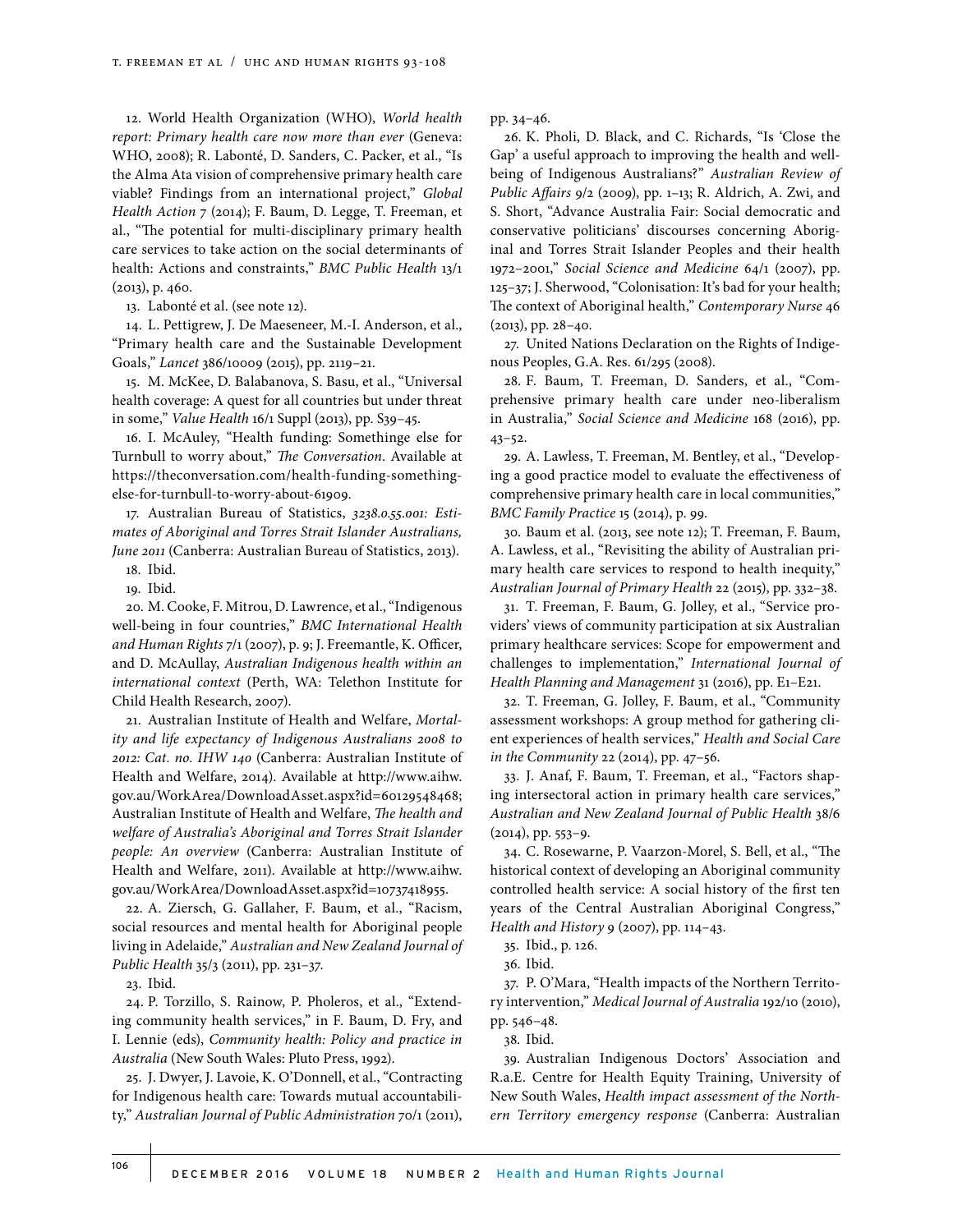Indigenous Doctors' Association, 2010); F. Proudfoot and D. Habibis, "Separate worlds: A discourse analysis of mainstream and Aboriginal populist media accounts of the Northern Territory Emergency Response in 2007," *Journal of Sociology* 51/2 (2015), pp. 170–88.

40. Lawless et al. (see note 29).

41. Schmidt et al. (see note 6).

42. WHO, *The world health report: Health systems financing* (Geneva: WHO, 2010), p. 12.

43. D. Cotlear, S. Nagpal, O. Smith, et al., *Going universal: How 24 developing countries are implementing universal health coverage reforms from the bottom up* (Washington, DC: World Bank, 2015).

44. Freeman et al. (2016, see note 31).

45. T. Freeman, F. Baum, A. Lawless, et al., "Reaching those with the greatest need: How Australian primary health care service managers, practitioners and funders understand and respond to health inequity," *Australian Journal of Primary Health* 17/4 (2011), pp. 355–61.

46. A. Grover, Right of everyone to the enjoyment of the highest attainable standard of physical and mental health, UN Doc. A/69/299 (2014); S. Rifkin, "Lessons from community participation in health programmes: A review of the post Alma-Ata experience," *International Health* 1/1 (2009), pp. 31–36.

47. Freeman et al. (2016, see note 31).

48. Freeman et al. (2011, see note 45); Freeman et al. (2015, see note 30); T. Freeman, T. Edwards, F. Baum, et al., "Cultural respect strategies in Australian Aboriginal primary health care services: Beyond education and training of practitioners," *Australian and New Zealand Journal of Public Health* 38/4 (2014), pp. 355–61.

49. F. Baum, T. Freeman, A. Lawless, et al., "Community development: Improving patient safety by enhancing the use of health services," *Australian Family Physician* 41 (2012), pp. 424–28.

50. Freeman et al. (2011, see note 45), p. 359.

51. O'Connell et al. (see note 7).

52. F. Baum, T. Freeman, G. Jolley, et al., "Health promotion in Australian multi-disciplinary primary health care services: Case studies from South Australia and the Northern Territory," *Health Promotion International* 29 (2014), pp. 705–19.

53. G. Jolley, T. Freeman, F. Baum, et al., "Health policy in South Australia 2003–10: Primary health care workforce perceptions of the impact of policy change on health promotion," *Health Promotion Journal of Australia* 25/2 (2014), pp. 116–24.

54. Baum et al. (2014, see note 52), p. 716.

55. Baum et al. (2013, see note 12).

56. Anaf et al. (see note 33).

57. Baum et al. (2013, see note 12).

58. United Nations, *Substantive issues arising in the implementation of the international covenant on economic,*  *social, and cultural rights* (Geneva: Committee on Economic, Social, and Cultural Rights, 2000).

59. Commonwealth of Australia, *National Aboriginal and Torres Strait Islander health plan 2013–2023* (Canberra: Australian Government, 2013).

60. Rosewarne et al. (see note 34).

61. A. Browne, V. Smye, and C. Varcoe, "The relevance of postcolonial theoretical perspectives to research in Aboriginal health," *Canadian Journal of Nursing Research*  37/4 (2005), pp. 16–37; Sherwood (see note 26).

62. Schmidt et al. (see note 6).

63. F. Baum and D. M. Sanders. "Ottawa 25 years on: A more radical agenda for health equity is still required," *Health Promotion International* 26/Suppl 2 (2011), pp. ii253–7.

64. Hunt (see note 4).

65. J. Dwyer, A. Martini, C. Brown, et al., *The road is made by walking: Towards a better primary health care system for Australia's First Peoples* (Carlton South: Lowitja Institute, 2015); P. Mackay, A. Boxall, and K. Partel, *Relative effectiveness of Aboriginal community controlled health services compared with mainstream health service* (Canberra: Deeble Institute/Australian Healthcare and Hospitals Association, 2014); Aboriginal Health and Medical Research Council, *Aboriginal communities improving Aboriginal health: An evidence review on the contribution of Aboriginal community controlled health services to improving Aboriginal health* (Sydney: Aboriginal Health and Medical Research Council, 2015).

66. R. Bailie, Menzies School of Health Research Local Evaluation Team, and Katherine West Health Board, *Jirntangku Miyrta: Katherine West coordinated care trial local evaluation final report* (Casuarina: Menzies School of Health Research, 2000); Department of Health and Ageing, *The national evaluation of the second round of coordinated care trials: Final Report* (Canberra: Commonwealth of Australia, 2007).

67. J. Lavoie, E. Forget, T. Prakash, et al., "Have investments in on-reserve health services and initiatives promoting community control improved First Nations' health in Manitoba?" *Social Science and Medicine* 71/4 (2010), pp. 717–24.

68. Canadian Association of Community Health Centres, *2013 CHCs Organizational Survey*. Available at http:// www.cachc.ca/2013survey.

#### Ethics approvals

Social and Behavioural Research Ethics Committee, Flinders University 4433.

Aboriginal Health Research Ethics Committee, South Australia 04-09-281; 04-12-438; 04-12-429; 04-12-447; 04- 10-377; 04-13-504.